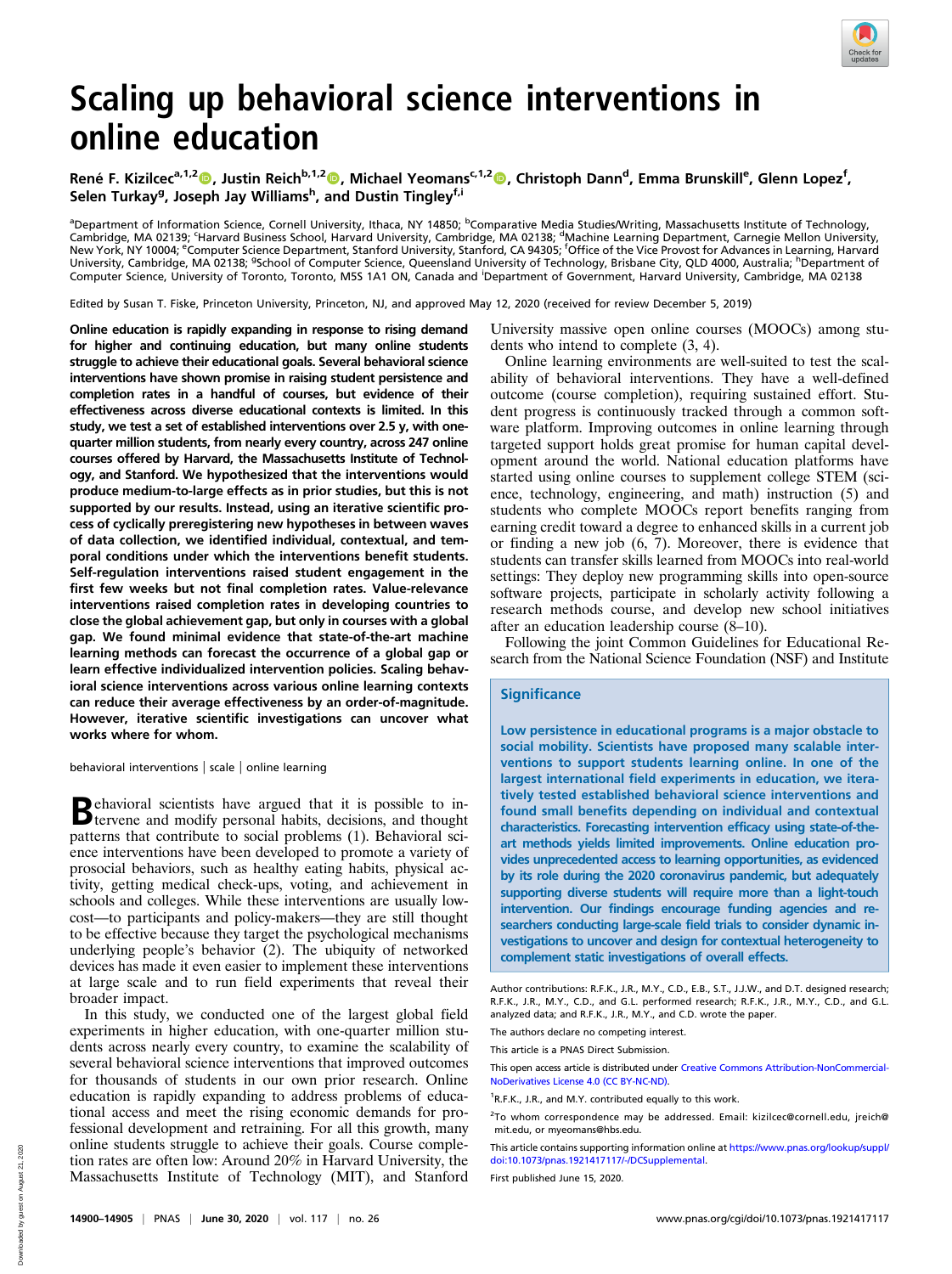for Education Sciences (IES) (11), we designed this study as a scale-up research impact study to examine "effectiveness in a wide range of populations, contexts, and circumstances, without substantial developer involvement in implementation or evaluation." We took existing interventions and deployed them with minimal ongoing adjustment across a range of courses. The courses included in the study sample spanned a remarkable range of subjects—from poetry to data science—and a diversity of students from nearly every country in the world. We leveraged the unprecedented variation in this platform to advance our understanding of how behavioral science intervention effects vary across students in MOOCs and different institutional and course contexts. The scalable interventions that we tested could be feasibly implemented by administrators or instructors hosting online courses in diverse settings.

## Interventions and Prior Results

For 2.5 y, from September 2016 to May 2019, we added a randomly assigned intervention module at the start of nearly all MOOCs offered by Harvard, MIT, and Stanford ( $n = 269,169$ ) students across 247 courses). We had previously published results from large field experiments for three of the five interventions in this study (12–14). These interventions had each been shown to substantially improve completion rates for targeted groups of students and replicated across courses. We scaled the interventions consistently by embedding a survey early in the materials of every course. After answering typical survey questions about themselves and their goals, students were randomly assigned to receive one of the intervention activities described below, or no activity in the control condition.

The "plan-making" interventions prompted students to concretely describe when and how they will complete required coursework for the entire course. Plan-making interventions target people's reluctance to forecast the procedural details of goal pursuit (15, 16). Previous work showed effects of planmaking on discrete behaviors like voting or doctor's appointments. We had tested plan-making interventions in three online courses on Business, Chemistry, and Political Science  $(n = 2,053)$ and found a 29% increase in course completion (from 14 to 18%) among committed English-fluent students (12). We had preregistered the analysis [\(https://osf.io/wq8m5/\)](https://osf.io/wq8m5/) and predicted the effect for this specific subpopulation. We use two versions of a plan-making activity in the present study: A replication of the

previous paper (12), focused on long-term plans, and a shortterm variant that asks students to plan for the first week only.

The "value-relevance" intervention is a motivational activity that asks students to indicate important values and write about how taking the course reflects and reinforces what is most important to them. The intervention builds on self-affirmation and utility-value intervention research that has been shown to reduce ethno-racial achievement gaps by lifting performance among disadvantaged students (17–19). Previous work tested, preregistered (<https://osf.io/g8bu4/>), and replicated this intervention in two online courses on Computing and Public Policy ( $n = 3,451$ ) and found that it closed the global achievement gap between students in more-developed and less-developed countries by raising the completion rate of students in developing countries from 17 to 41% (13). Student's in the developed world remained unaffected in one course but experienced a decline in completion (from 32 to 23%) in the second course.

The "mental contrasting with implementation intentions" (MCII) intervention prompts students to reflect on the benefits and barriers to achieving their goal (20) and then plan ahead for how to overcome obstacles (15). We tested and replicated this intervention in two online courses, on Computing and on Sociology ( $n = 17,963$ ), and found that it increased the completion rate by 15% (from 26 to 30%) and 32% (from 5.5 to 7.3%) for students in individualist countries (such as the United States and Germany) (14).

The culture-specific effect for the MCII intervention led us to hypothesize that students in less-individualist countries could benefit from a "social accountability" intervention that prompts them to make a plan to ask people to regularly check in about their course progress. This strategy can foster a sense of accountability that strengthens goal motivation (21). In political and education contexts, it has been shown to increase voting and school attendance (22), but unlike the other interventions, we had not previously tested it in online courses.

#### Results

Our primary hypothesis was that the main results from previous studies—improving course completion rates for targeted subgroups of students—would replicate in a larger sample. Overall, we did not find new evidence for our original large- to mediumsized effects. Specifically, the long-term planning prompts did



Fig. 1. Average student activity (count of course platform events) in the first 3 wk after exposure to each intervention. Points show covariate-adjusted means on a logarithmic scale (to match the log-transformed outcome in the regression model) with cluster-robust SE bars.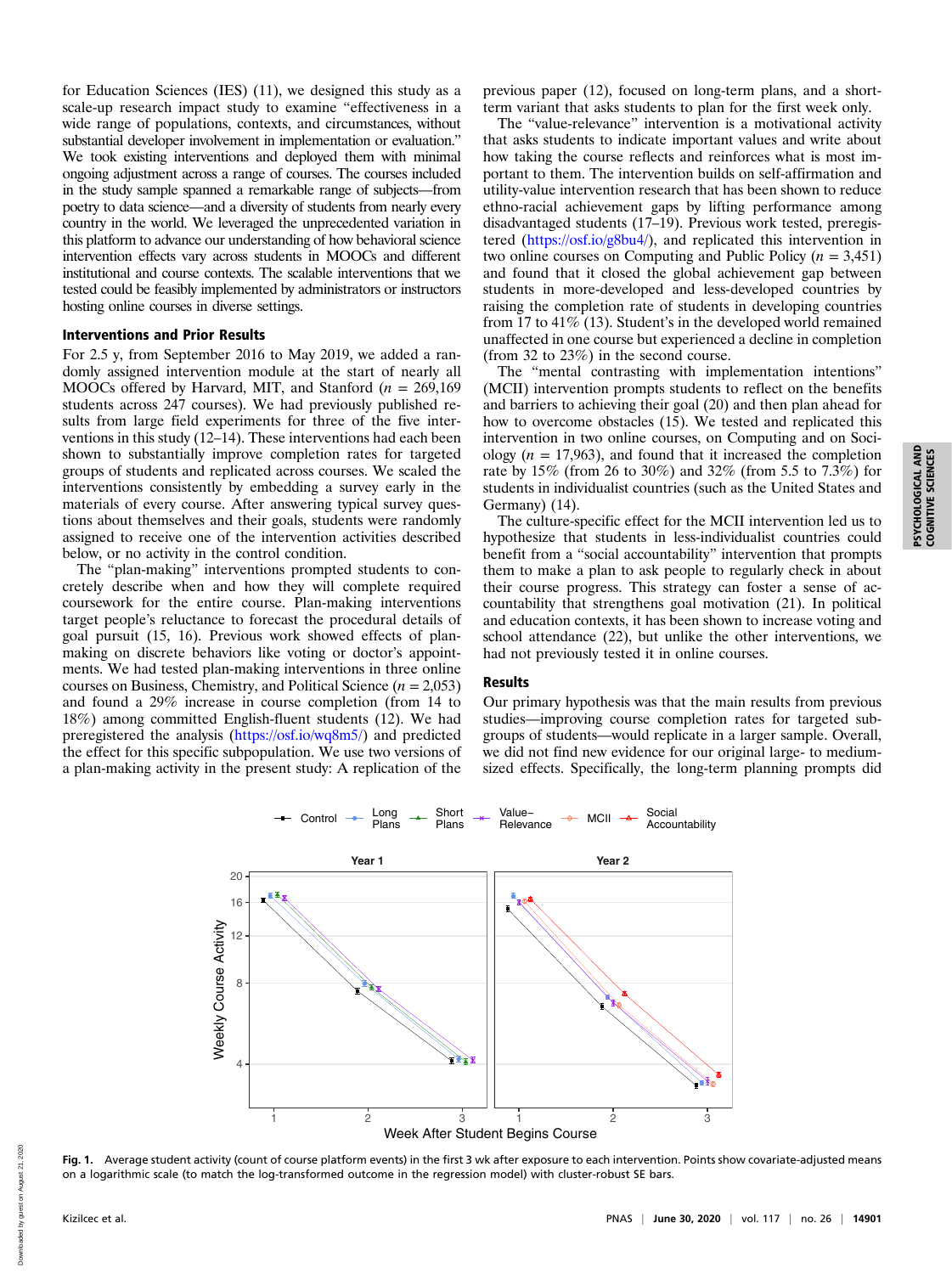not improve course completion for committed English-fluent students (year 1:  $\beta = 0.19$  percentage points [pp], 95% CI =  $[-0.69, 1.07]$ ,  $t = 0.43$ ,  $P = 0.670$ ; year 2:  $\hat{\beta} = -0.23$  pp, 95% CI = [ $-1.61$ , 1.14],  $t = -0.33$ ,  $P = 0.741$ ). The MCII intervention did not improve course completion for students in individualistic countries (year 2: β = 0.25 pp, 95% CI = [-0.87, 1.37],  $t = 0.44$ ,  $P = 0.662$ , and the social accountability intervention did not improve completion rates for students in nonindividualistic countries (year 2: β = 0.89 pp, 95% CI = [-0.22, 1.99],  $t = 1.58$ ,  $P = 0.115$ . Finally, the value-relevance intervention did not improve completion rates across all of the courses for students in less-developed countries (year 1: β = 0.14 pp, 95% CI = [-0.753, 1.03],  $t = 0.30$ ,  $P = 0.764$ ; year 2:  $\beta = -0.04$  pp, 95% CI = [-1.37, 1.30],  $t = -0.05$ ,  $P = 0.957$ ).

A number of recent scale-up studies have failed to find effects of similar magnitude as the original studies, raising questions about whether the original effect estimates generalized beyond the original populations and contexts (23–29). Although our initial results were disappointing, our study was designed for multiple opportunities to preregister, test, explore, and then register and test updated hypotheses. In the process, we found consistent evidence for two benefits from the interventions that were more limited in scope than the original findings.

Planning Supports Short-Term Persistence. We found that the planmaking interventions slightly increased students' engagement during the first few weeks in the course. To measure persistence consistently across diverse course structures, we developed a statistical surrogate for intermediate course progress in our iterative research process (see *[SI Appendix](https://www.pnas.org/lookup/suppl/doi:10.1073/pnas.1921417117/-/DCSupplemental)* for details). Specifically, we compiled student clickstream logs to measure their follow-up activity in the first weeks after their first day in the course. Fig. 1 shows students' daily activity for 3 wk following their exposure to the intervention, grouped by condition for the first and second year of the study.

Overall, the plan-making interventions increased students' week 1 activity levels in year 1 (short plans:  $\beta = 0.0437$ , 95% CI = [0.0066, 0.0808],  $t = 2.31$ ,  $P = 0.021$ ; long plans:  $\beta = 0.0336$ , 95% CI =  $[-0.0033, 0.0706]$ ,  $t = 1.79$ ,  $P = 0.074$ ) and in year 2 (long plans: β = 0.1057, 95% CI = [0.0496, 0.1619],  $t = 3.69, P < 0.001$ ; MCII:  $\beta = 0.0603, 95\%$  CI = [0.0039, 0.1167],  $t = 2.10, P = 0.036$ ; social accountability:  $\beta = 0.0788$ , 95% CI = [0.0225, 0.1351],  $t =$ 2.74,  $P = 0.006$ ). However, as Fig. 1 suggests, these treatment effects were short-lived. The effect on week 2 activity was attenuated in year 1 (short plans:  $β = 0.0257, 95%$  CI = [-0.0110, 0.0624],  $t = 1.37$ ,  $P = 0.169$ ; long plans: β = 0.0493, 95% CI = [0.0127, 0.0859],  $t = 2.64$ ,  $P = 0.008$ ) and year 2 (long plans:  $\beta =$ 0.0685, 95% CI = [0.0134, 0.1236],  $t = 2.44$ ,  $P = 0.015$ ; MCII: β = 0.0099, 95% CI =  $[-0.0451, 0.0649]$ ,  $t = 0.35$ ,  $P = 0.724$ ), except for a sustained effect of the social accountability intervention (β = 0.0939, 95% CI = [0.0387, 0.1491],  $t = 3.34, P < 0.001$ .

These results suggest that while planning prompts raised engagement in educational goal pursuit, their benefits dissipated over the span of a full course. Short-term effects may be consequential for tasks that require one-time behavior, such as voting or going to the doctor's (30, 31), but other work suggests that planning prompts may be unreliable for more complex goals (32, 33). Online education requires sustained effort toward complex, long-term goals, and the effects of our plan-making interventions attenuated after 1 to 2 wk, and were not detectable in the final course completion rates.

Value-Relevance Intervention Closes the Global Achievement Gap in Courses that Have One. We found that the value-relevance intervention predictably reduces the global achievement gap, insofar as there is a global achievement gap in the course. The gap is defined by the difference in completion rates between students in more-developed versus less-developed countries, as

demarcated by 0.7 on the United Nations Human Development Index (HDI) (13). The gap was large on average (as in our previous studies), but it was not uniform across courses and occasionally even reversed. We therefore refined our hypothesis for the value-relevance intervention in the second year to specify that it would only be effective in courses with a significant global gap, defined as a 0.2 SD lower completion rate for students in less-developed than more-developed countries in the control condition.

In courses with a significant global gap, the value-relevance intervention increased the average completion rate among students in less-developed countries by 2.79 pp in the first year  $(95\% \text{ CI} = [1.30, 4.27], t = 3.68, P < 0.001)$  and by 2.74 pp in the second year (95% CI = [0.32, 5.17],  $t = 2.22$ ,  $P = 0.026$ ). The effect of the intervention is significant but an order-of-magnitude smaller than in our prior study (Table 1) (13). In courses without a global gap (or where it was reversed), post hoc analyses indicate that the intervention lowered the average completion rate among students in less-developed countries (year 1: β =  $-1.62$ ) pp,  $95\%$  CI = [-2.73, -0.27],  $t = -2.86$ ,  $\overrightarrow{P} = 0.004$ ; year 2:  $\beta = -1.71$  pp,  $95\%$  CI = [-3.27, -0.16],  $t = -2.16$ ,  $P = 0.031$ ). While our prior study found that the intervention negatively affected students in more developed countries (13), we found no new evidence of this back-firing effect, neither in courses with a global gap (year 1: β = 0.45 pp, 95% CI = [-0.52, 1.43],  $t = 0.91$ ,  $P = 0.363$ ; year 2: β = -0.62 pp, 95% CI = [-2.46, 1.22],  $t = -0.66$ ,  $P = 0.509$ ) nor in courses without a global gap (year 1:  $\beta = -0.08$  pp, 95% CI = [-0.83, 0.67],  $t = -0.21$ ,  $P = 0.835$ ; year 2:  $\beta = 0.94$  pp, 95% CI = [-0.01, 1.89],  $t = 1.95$ ,  $P = 0.051$ ). The findings are visualized in Fig. 2.

Consistent with its theoretical underpinnings and prior results, the value-relevance intervention specifically benefits marginalized students in environments where they are at risk for encountering psychological barriers (17–19). The original intervention effect replicates in contexts that most resemble the original courses that featured a global achievement gap. In contrast, in courses without a global gap, it is counterproductive to provide a valuerelevance intervention. This result highlights the need to account for contextual variation when scaling an intervention from a few select research sites to a broader set of contexts (34). Table 1 presents a comparison of results from our prior studies and the scaled-up versions in the present research.

Subsequent exploratory analyses revealed that several other interventions significantly improved completion rates for the same population: Students in less-developed countries in courses with a global gap (short plans year 1:  $\beta = 2.44$  pp, 95% CI = [0.96, 3.92],  $t = 3.23$ ,  $P = 0.001$ ; long plans year 1:  $\beta = 2.74$  pp, 95% CI = [1.27, 4.22],  $t = 3.64$ ,  $P < 0.001$ ; MCII year 2: β = 2.76 pp, 95% CI = [0.35, 5.18],  $t = 2.24$ ,  $P = 0.025$ ). However, the effect did not replicate in the second year for the plan-making intervention (β = 1.06 pp, 95% CI = [-1.33, 3.44],  $t = 0.87$ ,  $P =$ 0.386) or the social accountability intervention ( $\beta$  = 1.23 pp, 95% CI =  $[-1.16, 3.62]$ ,  $t = 1.01$ ,  $P = 0.314$ ). The identification of a responsive subpopulation may be evidence of a common underlying mechanism for several interventions (i.e., self-reflective writing) or evidence that these students are receptive to a range of supports. The post hoc determination of which courses present a global gap may also contribute to this unexpected pattern of results.

Forecasting Where and for Whom an Intervention Will Work Is Challenging. Our findings suggest that policymakers and administrators who deploy behavioral science interventions should consider targeting specific students and contexts, such as students in less-developed countries in courses with a global achievement gap. However, the global gap is a characteristic that can only be determined after the course has run, as it depends on differences in completion rates in the control condition. We did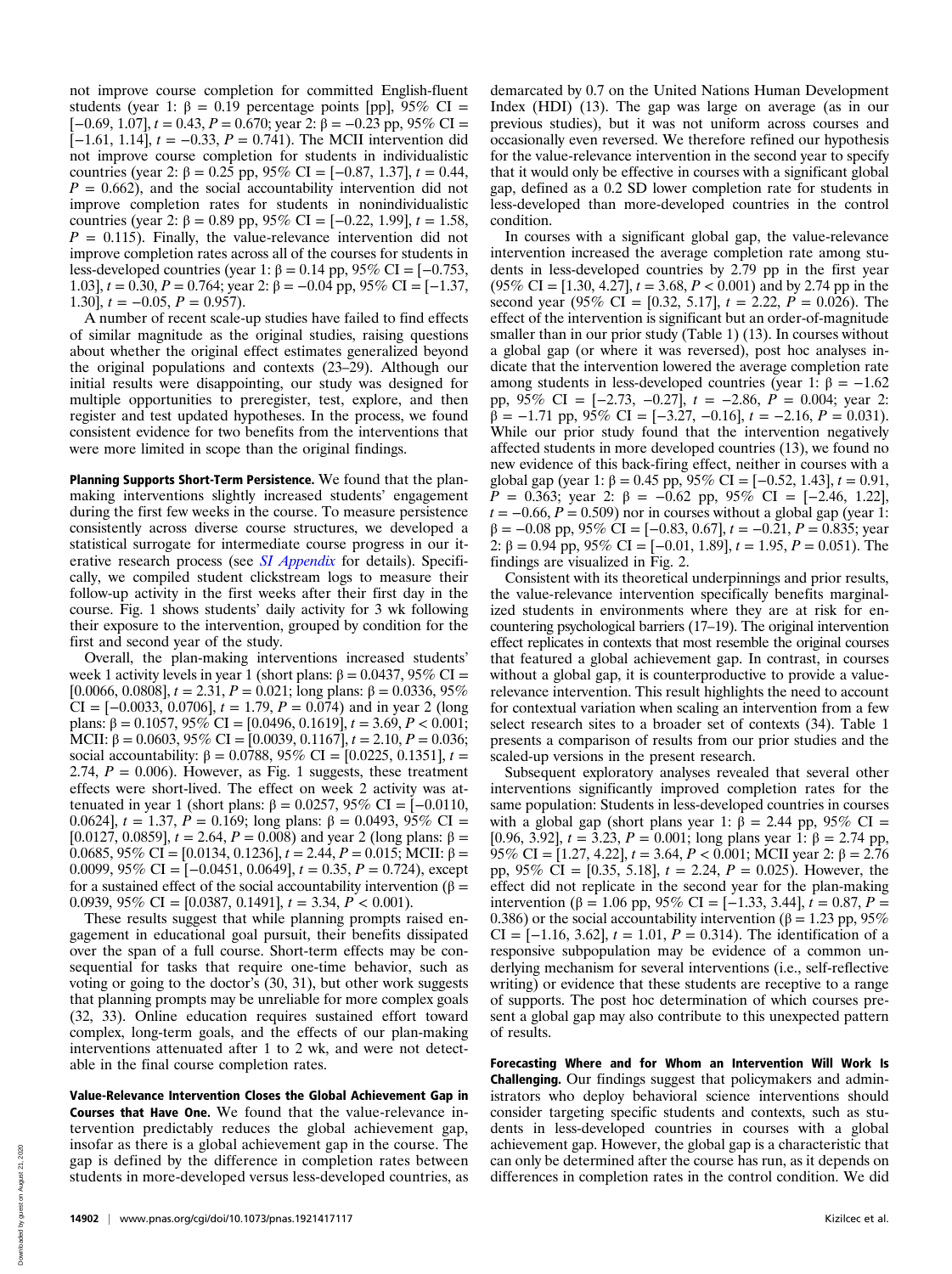|             | Table 1. Comparison of intervention results from prior research and this research for comparable interventions and subgroups |
|-------------|------------------------------------------------------------------------------------------------------------------------------|
| of students |                                                                                                                              |

| Intervention                                            | Subpopulation                                                        | Prior result                                                                                                                                          | Present result                                                                                                                                |
|---------------------------------------------------------|----------------------------------------------------------------------|-------------------------------------------------------------------------------------------------------------------------------------------------------|-----------------------------------------------------------------------------------------------------------------------------------------------|
| Plan-making (long-term)                                 | Committed English-fluent<br>students                                 | $\beta = 3.9$ pp, $\chi^2$ <sub>(1)</sub> = 5.2, P = 0.023,<br>$n = 2.053$ (3 courses)                                                                | Year 1: $\beta = 0.19$ pp, $t = 0.43$ ,<br>$P = 0.670, n = 26.586$<br>Year 2: $\beta = -0.23$ pp, $t = -0.33$ , $P = 0.741$ ,<br>$n = 10.372$ |
| Value-relevance                                         | Students in less-developed countries<br>in courses with a global gap | Study 1: $\beta = 3.4$ course activities,<br>$z = 2.82$ , $P = 0.005$ , $n = 227$<br>Study 2: $\beta = 24$ pp, $z = 2.26$ ,<br>$P = 0.024$ , $n = 64$ | Year 1: $\beta = 2.79$ pp, $t = 3.68$ ,<br>$P < 0.001$ , $n = 5.974$<br>Year 2: $\beta$ = 2.74 pp, t = 2.22,<br>$P = 0.026$ , $n = 2.712$     |
| Mental contrasting<br>with implementation<br>intentions | Students in individualistic<br>countries                             | Study 1: $\beta$ = 1.8 pp, z = 2.35,<br>$P = 0.019$ , $n = 4.628$<br>Study 2: $\beta = 3.9$ pp, $z = 2.41$ ,<br>$P = 0.016$ , $n = 3.248$             | Year 2: $\beta = 0.25$ pp, $t = 0.44$ ,<br>$P = 0.662, n = 12.879$                                                                            |

Note that there are several differences between the prior and present research in terms of the implementation of intervention instructions and sample exclusion criteria. Effects denote percentage point (pp) increases in course completion except where noted.

not find patterns to forecast when the global gap will occur; it appears uncorrelated with institution (Harvard, MIT, Stanford), subject domain (STEM versus Humanities, or at the level of department or program), or any other features we examined. In fact, among the 79 course offerings that were repeats of courses that had been offered previously, the presence of a global gap in repeat offerings matched the original offering only 60.8% of the time. A predictive model (see *[SI Appendix](https://www.pnas.org/lookup/suppl/doi:10.1073/pnas.1921417117/-/DCSupplemental)* for details) with 21 course-level features in year 1 could not forecast the occurrence of a global gap in year 2 significantly better than random chance  $(54.3\%$  accuracy,  $95\%$  CI= [44.1, 64.4], compared to 50.0%,  $95\%$  CI = [39.8, 60.2]).

One possibility is that behavioral science interventions need to be targeted at a fine-grained individual level, but our analysis suggests that this would have at most a modest impact on course completion. We performed an exploratory analysis using machine-learning algorithms to optimize an individualized policy ([SI](https://www.pnas.org/lookup/suppl/doi:10.1073/pnas.1921417117/-/DCSupplemental) [Appendix](https://www.pnas.org/lookup/suppl/doi:10.1073/pnas.1921417117/-/DCSupplemental)) using data collected in year 1. We then estimated that the average completion rate of this personalized policy in year 2 is  $13.38\%$  (95% CI = [12.79, 13.98]). This is slightly but not significantly higher than the estimated average completion rate of no intervention  $(12.81\%, 95\% \text{ CI} = [12.23,$ 13.39]) or a randomly assigned intervention (13.08%,  $95\%$  CI =



Fig. 2. Average course completion rate in all waves in the value-relevance intervention and control condition by student context (more vs. less developed country) and course context (with vs. without global achievement gap). Bars show covariate-adjusted means with cluster-robust SE bars.

[12.74, 13.38]). To realize the potential benefit of personalized policies for students, the field will require more effective interventions and more comprehensive collection of individualand course-level features to identify which students will benefit from particular supports.

## Discussion

Our preregistered analyses demonstrate that a value-relevance intervention improves course completion for students in lessdeveloped countries in courses with a global achievement gap. Post hoc analysis suggests that our other interventions may similarly improve outcomes for these specific students in these specific contexts. Our finding that plan-making interventions have limited benefits provides further evidence that behavioral insights have more promise in encouraging one-time, short-lived actions than more continuous behaviors that require sustained effort and habit change. These conclusions are consistent with a number of recent scale-up studies in other domains that have found diminished scope and magnitude for behavioral interventions (23–29, 32).

In our original studies, we recommended that policymakers and online instructors consider employing the tested behavioral interventions in their own MOOCs (12–14); we now conclude that further research is necessary to predict in advance when these interventions will help populations of students in need. The population of students who complete surveys in MOOCs is exceptionally diverse along certain dimensions, but may not capture aspects of other populations of interest: For example, less engaged students or those in other educational settings. As such, we believe caution is warranted in applying our findings beyond motivated and self-directed students in open-enrollment courses.

The kind of large-scale research that is needed to advance this work is not well-represented in the dominant paradigm of experimental educational research. The NSF/IES Common Guidelines for Education Research define a trajectory for experimental research that proceeds from pilot studies in laboratories, to initial implementations in field sites, to scale-up studies designed to generate "reliable estimates of the ability of a fullydeveloped intervention or strategy to achieve its intended outcomes" across multiple, diverse, real-world contexts (11). Many large grants available to researchers require that they hold their intervention constant across contexts.

Our present study confirms a principle that is central to social psychology and the learning sciences: Context matters. Alongside large-scale studies that test a single, fully developed intervention across multiple contexts, "scale-up" funding should be available for approaches that assume interventions will need to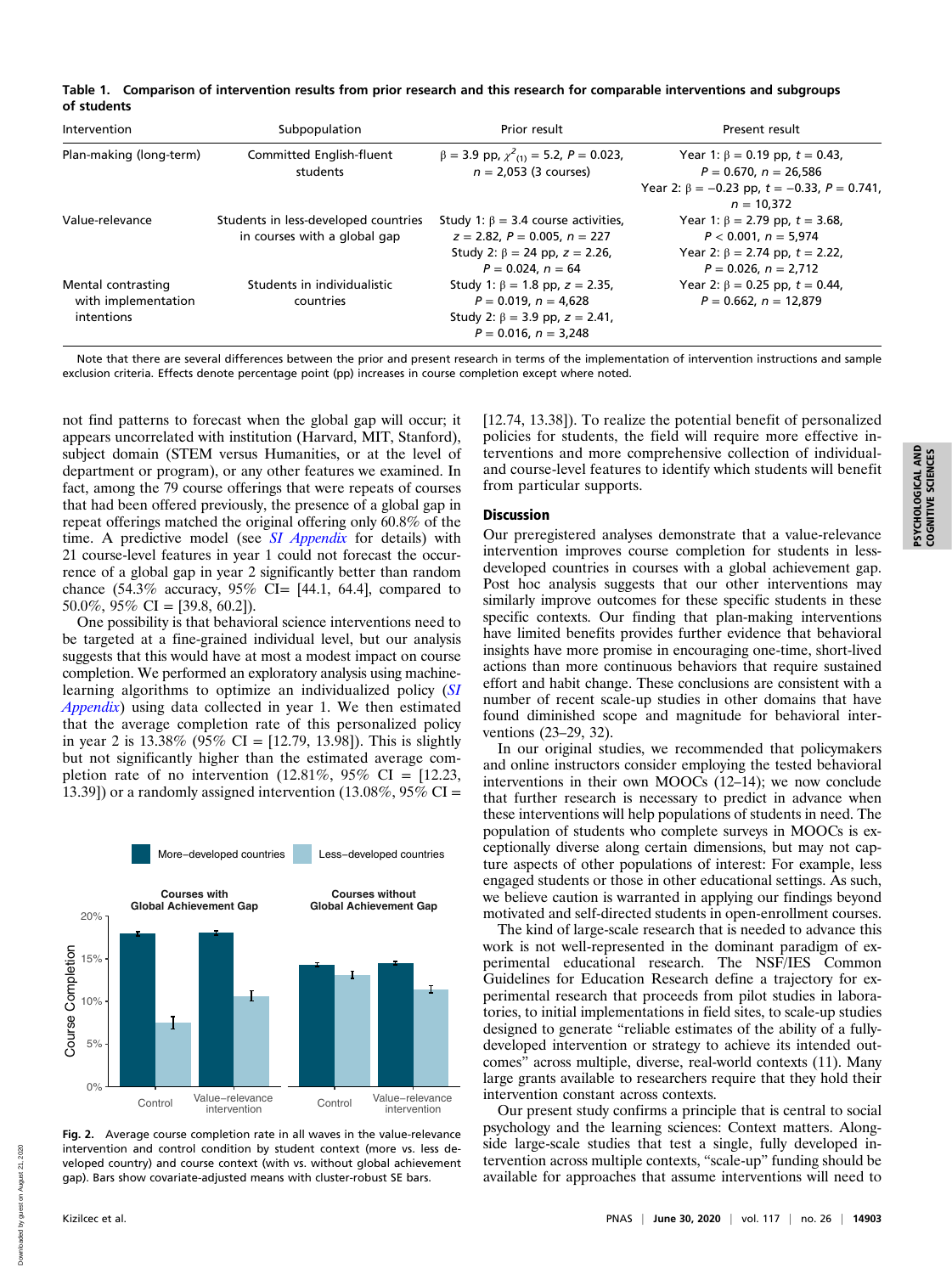be constantly refined and modified to support specific groups of people across diverse contexts. These studies would be designed to respond to concerns of temporal validity, the notion that the effectiveness of interventions can vary as contexts and populations change over time (35). Rather than treating large-scale studies as the conclusion of a research trajectory, scale-up studies should support new research into context-level variation that cannot be explored in small field trials. We encourage greater focus on the characteristics of different contexts that induce variation in the effects of interventions to advance the development of a science of context in education. In a new paradigm, the question of "what works?" would be replaced with "what works, for whom, right here?"

### Materials and Methods

Adopting best practices from open science, we conducted our study in four preregistered "waves" of implementation. In each wave, we preregistered hypotheses and analysis code, collected data, conducted post hoc analyses of heterogeneous treatment effects, and refined the preregistration for the subsequent wave. All preregistrations, analysis code, and data are available online at [https://osf.io/9bacu/.](https://osf.io/9bacu/) Our study plans were reviewed and approved by the Institutional Review Boards at Harvard University, Stanford University, and MIT. Participants consented to research participation in agreeing to the terms of service as part of the site registration process for EdX (Harvard, MIT) and Open EdX (Stanford). EdX participants consented to research participation again before taking the survey; Open EdX prominently displayed a message on every course enrollment page notifying participants that they participate in research by using the platform.

In the first year (waves 1 to 2; September 2016 to December 2017), we tested the value-relevance and short- and long-term plan-making interventions, individually and in combination, across 153 courses. In the second year (waves 3 to 4; January 2018 to May 2019), based on early findings, we shortened the overall survey, eliminated the short-term planmaking intervention, simplified the value-relevance intervention, and added MCII and social accountability interventions. We collected data in 94 courses. In total, the 247 focal courses include all courses offered by the three institutions during this time period, unless a course did not implement the survey, had fewer than 100 students assigned to a condition, or less than 1% of students assigned to a condition completed the course. The focal courses span a wide range of subjects (22% humanities, 40% social science, 29% STEM, 9% computer science), sizes (between 102 and 16,645 students assigned to a condition), and completion rates (from 1 to 65% among those assigned to condition). We define the focal sample of students for our main analyses to be everyone assigned to a condition for the first time  $(SI$  Ap[pendix](https://www.pnas.org/lookup/suppl/doi:10.1073/pnas.1921417117/-/DCSupplemental)): 199,517 students in year 1 and 69,652 students in year 2.

- 1. C. R. Sunstein, R. H. Thaler, Nudge: Improving Deisions About Health, Wealth, and Happiness, (Yale Univeresity Press, New Haven, 2008).
- 2. G. M. Walton, T. D. Wilson, Wise interventions: Psychological remedies for social and personal problems. Psychol. Rev. 125, 617–655 (2018).
- 3. J. Reich, MOOC Completion and Retention in the Context of Student Intent (EDU-CAUSE Review Online, 2014) [https://er.educause.edu/articles/2014/12/mooc-comple](https://er.educause.edu/articles/2014/12/mooc-completion-and-retention-in-the-context-of-student-intent)[tion-and-retention-in-the-context-of-student-intent](https://er.educause.edu/articles/2014/12/mooc-completion-and-retention-in-the-context-of-student-intent).
- 4. R. F. Kizilcec, S. Halawa, "Attrition and achievement gaps in online learning" in Proceedings of the Second ACM Conference on Learning @ Scale, (Association for Computing Machinery, 2015), pp. 57–66.
- 5. I. Chirikov, T. Semenova, N. Maloshonok, E. Bettinger, R. F. Kizilcec, Online education platforms scale college STEM instruction with equivalent learning outcomes at lower cost. Sci. Adv. 6, eaay5324 (2020).
- 6. C. Zhenghao et al., Who's benefiting from MOOCs, and why. Harv. Bus. Rev. 25, 2–8  $(2015)$
- 7. J. Littenberg-Tobias, J. Reich, Evaluating access, quality, and equity in online learning: A case study of a MOOC-based blended professional degree program. SocArXiv, 10.31235/osf.io/8nbsz (7 December 2018).
- 8. G. Chen, D. Davis, C. Hauff, G. J. Houben, "Learning transfer: Does it take place in MOOCs? An investigation into the uptake of functional programming in practice" in Proceedings of the Third ACM Conference on Learning@ Scale, (Association for Computing Machinery, 2016), pp. 409–418.
- 9. Y. Wang, L. Paquette, R. Baker, A longitudinal study on learner career advancement in MOOCs. J. Learn. Anal. 1, 203–206 (2014).
- 10. A. Napier, E. Huttner-Loan, J. Reich, Evaluating transfer of learning from MOOCs to workplaces: A case study from teacher education and Launching Innovation in Schools. Revista Iberoamericana de Educación a Distancia 23 (2), 45–64 (2020).
- 11. Joint Committee of the Institute of Education Sciences, Department of Education, and the National Science Foundation, Common Guidelines for Education Research and

Our primary outcome measure, borrowed from our previous research, is course completion operationalized as earning a passing grade in the course. We also developed a surrogate outcome (36) to measure proximate intervention effects on early course engagement in terms of the log-scaled number of actions students performed in the first week (days 2 to 8) and the second week (days 9 to 16). We initially created a continuous measure of progress in the course based on the percentage of videos viewed or assignments completed, but found that the wide heterogeneity of course models prevented reasonable comparisons. Treatment effects were estimated using preregistered regression models with individual- and courselevel covariates and course fixed effects. Hypotheses that specify a subgroup effect were tested by fitting the model only for those students (see [SI Ap](https://www.pnas.org/lookup/suppl/doi:10.1073/pnas.1921417117/-/DCSupplemental)[pendix](https://www.pnas.org/lookup/suppl/doi:10.1073/pnas.1921417117/-/DCSupplemental) for additional methodological details, including outcomes tested, exclusion criteria, and model specifications).

Data Availability. We provide de-identified datasets to run many of the analyses reported in the paper, hosted on the Harvard Dataverse, which is linked from within our Open Science Framework (OSF) repository [\(https://](https://osf.io/9bacu/) [osf.io/9bacu/\)](https://osf.io/9bacu/). Some variables have been anonymized (e.g., course names have been hashed), and other variables have been binned to preserve privacy (e.g., number of courses finished or country HDI). Where possible, all of the analyses reported in the paper are conducted on this anonymized dataset, and we confirm that the results are substantively identical when the same analyses are conducted on the raw dataset. However, some analyses reported in the paper cannot be conducted on anonymous data (e.g., tables of demographic descriptives and the adaptive learning policy), so we only include the analysis code and results.

The full raw datasets analyzed in this study are not publicly available to protect the privacy of personally identifiable student information, and restrictions apply to the availability of these data, which were used under license from Harvard, MIT, and Stanford. The datasets are maintained separately by each institution, and contacts and/or guidelines for data requests are available at [ir.mit.edu/mitx-data-request-checklist,](http://ir.mit.edu/mitx-data-request-checklist) [https://dataverse.harvard.](https://dataverse.harvard.edu/dataset.xhtml?persistentId=doi:10.7910/DVN/RTVIEM) [edu/dataset.xhtml?persistentId](https://dataverse.harvard.edu/dataset.xhtml?persistentId=doi:10.7910/DVN/RTVIEM)=doi:10.7910/DVN/RTVIEM, and [https://online.](https://online.stanford.edu/about-us) [stanford.edu/about-us.](https://online.stanford.edu/about-us)

Code Availability. All analysis code, output, and study materials are available at <https://osf.io/9bacu/>.

ACKNOWLEDGMENTS. This work would not have been possible without Jon Daries, Kathy Mirzaei, Andreas Paepcke, and Yigal Rosen. We thank Yifei Zheng and Tiffany Zhong for assistance coding courses. This material is based upon work supported by National Science Foundation Grant 1646978, a Stanford Interdisciplinary Graduate Fellowship, and a Microsoft Faculty Fellowship.

Development (IES, DOE, and NSF, Washington, DC, 2013) [https://www.nsf.gov/pubs/](https://www.nsf.gov/pubs/2013/nsf13126/nsf13126.pdf) [2013/nsf13126/nsf13126.pdf](https://www.nsf.gov/pubs/2013/nsf13126/nsf13126.pdf).

- 12. M. Yeomans, J. Reich, "Planning to learn: Planning prompts encourage and forecast goal pursuit in online education" in Proceedings of the Seventh International Conference on Learning Analytics & Knowledge, (Association for Computing Machinery, 2017), pp. 464–473.
- 13. R. F. Kizilcec, A. J. Saltarelli, J. Reich, G. L. Cohen, Closing global achievement gaps in MOOCs. Science 355, 251–252 (2017).
- 14. R. F. Kizilcec, G. L. Cohen, Eight-minute self-regulation intervention raises educational attainment at scale in individualist but not collectivist cultures. Proc. Natl. Acad. Sci. U.S.A. 114, 4348–4353 (2017).
- 15. P. M. Gollwitzer, P. Sheeran, Implementation intentions and goal achievement: A meta-analysis of effects and processes. Adv. Exp. Soc. Psychol. 38, 69-119 (2006).
- 16. T. Rogers, K. L. Milkman, L. K. John, M. I. Norton, Beyond good intentions: Prompting people to make plans improves follow-through on important tasks. Behav. Sci. Policy 1, 33–41 (2015).
- 17. G. L. Cohen, J. Garcia, N. Apfel, A. Master, Reducing the racial achievement gap: A social-psychological intervention. Science 313, 1307–1310 (2006).
- 18. C. S. Hulleman, J. M. Harackiewicz, Promoting interest and performance in high school science classes. Science 326, 1410–1412 (2009).
- 19. R. F. Kizilcec, G. M. Davis, G. L. Cohen, "Towards equal opportunities in MOOCs: Affirmation reduces gender & social-class achievement gaps in China" in Proceedings of the Fourth ACM Conference on Learning @ Scale, (Association for Computing Machinery, 2017), pp. 121–130.
- 20. G. Oettingen, Future thought and behaviour change. Eur. Rev. Soc. Psychol. 23, 1–63 (2012).
- 21. A. T. Hall, D. D. Frink, M. R. Buckley, An accountability account: A review and synthesis of the theoretical and empirical research on felt accountability. J. Organ. Behav. 38, 204–224 (2017).